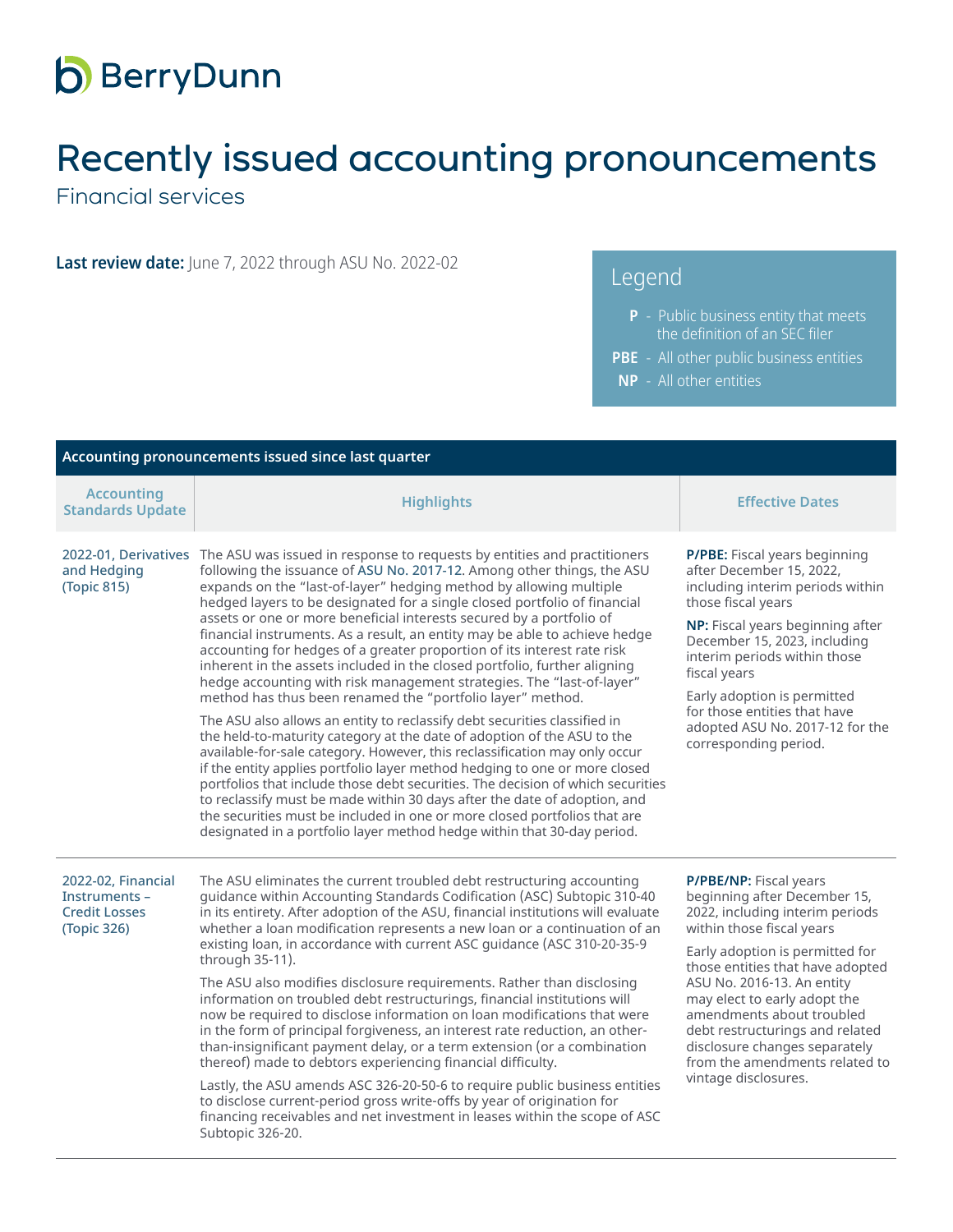| <b>Previously issued accounting pronouncements</b>                                                                 |                                                                                                                                                                                                                                                                                                                                                                                                                                                                                                                                                                                                                                                                                                                                      |                                                                                                                                                                                                                                                                                               |  |  |
|--------------------------------------------------------------------------------------------------------------------|--------------------------------------------------------------------------------------------------------------------------------------------------------------------------------------------------------------------------------------------------------------------------------------------------------------------------------------------------------------------------------------------------------------------------------------------------------------------------------------------------------------------------------------------------------------------------------------------------------------------------------------------------------------------------------------------------------------------------------------|-----------------------------------------------------------------------------------------------------------------------------------------------------------------------------------------------------------------------------------------------------------------------------------------------|--|--|
| <b>Accounting</b><br><b>Standards Update</b>                                                                       | <b>Highlights</b>                                                                                                                                                                                                                                                                                                                                                                                                                                                                                                                                                                                                                                                                                                                    | <b>Effective Dates</b>                                                                                                                                                                                                                                                                        |  |  |
| 2016-02, Leases                                                                                                    | The ASU was issued to increase transparency and comparability<br>among organizations by recognizing lease assets and lease<br>liabilities on the balance sheet and disclosing key information<br>about leasing arrangements.                                                                                                                                                                                                                                                                                                                                                                                                                                                                                                         | Pursuant to ASU No. 2019-10:                                                                                                                                                                                                                                                                  |  |  |
| (Topic 842)                                                                                                        |                                                                                                                                                                                                                                                                                                                                                                                                                                                                                                                                                                                                                                                                                                                                      | P/PBE*: Fiscal years beginning after<br>December 15, 2018, including interim<br>periods within those fiscal years (1)                                                                                                                                                                         |  |  |
|                                                                                                                    |                                                                                                                                                                                                                                                                                                                                                                                                                                                                                                                                                                                                                                                                                                                                      | * Includes not-for-profit entities<br>that have issued or are conduit<br>bond obligors for securities that<br>are traded, listed, or quoted on an<br>exchange or an over-the-counter<br>market and, employee benefit<br>plans that file or furnish financial<br>statements with or to the SEC |  |  |
|                                                                                                                    |                                                                                                                                                                                                                                                                                                                                                                                                                                                                                                                                                                                                                                                                                                                                      | <sup>(1)</sup> Public not-for-profit entities<br>that had not yet issued financial<br>statements (or made financial<br>statements available for issuance)<br>were granted a one-year delay via<br>ASU No. 2020-05                                                                             |  |  |
|                                                                                                                    |                                                                                                                                                                                                                                                                                                                                                                                                                                                                                                                                                                                                                                                                                                                                      | Pursuant to ASU No. 2020-05:                                                                                                                                                                                                                                                                  |  |  |
|                                                                                                                    |                                                                                                                                                                                                                                                                                                                                                                                                                                                                                                                                                                                                                                                                                                                                      | NP: Fiscal years beginning after<br>December 15, 2021, and interim<br>periods within fiscal years beginning<br>after December 15, 2022                                                                                                                                                        |  |  |
|                                                                                                                    |                                                                                                                                                                                                                                                                                                                                                                                                                                                                                                                                                                                                                                                                                                                                      | Early adoption is permitted.                                                                                                                                                                                                                                                                  |  |  |
| 2016-13, Financial                                                                                                 | Under the new guidance, which will replace the existing incurred loss<br>model for recognizing credit losses, organizations will be required to<br>recognize the full amount of expected credit losses. The new guidance,<br>which is referred to as the current expected credit loss model, requires<br>that expected credit losses for financial assets held at the reporting<br>date that are accounted for at amortized cost be measured and<br>recognized based on historical experience and current and reasonably<br>supportable forecasted conditions to reflect the full amount of<br>expected credit losses. A modified version of these requirements also<br>applied to debt securities classified as available-for-sale. | Pursuant to ASU No. 2019-10:                                                                                                                                                                                                                                                                  |  |  |
| Instruments -<br>Credit Losses<br>(Topic 326)                                                                      |                                                                                                                                                                                                                                                                                                                                                                                                                                                                                                                                                                                                                                                                                                                                      | P*: Fiscal years beginning after<br>December 15, 2019, including interim<br>periods within those fiscal years                                                                                                                                                                                 |  |  |
|                                                                                                                    |                                                                                                                                                                                                                                                                                                                                                                                                                                                                                                                                                                                                                                                                                                                                      | PBE/NP: Fiscal years beginning after<br>December 15, 2022, including interim<br>periods within those fiscal years                                                                                                                                                                             |  |  |
|                                                                                                                    |                                                                                                                                                                                                                                                                                                                                                                                                                                                                                                                                                                                                                                                                                                                                      | * Excludes entities eligible to be<br>SRCs as defined by the SEC                                                                                                                                                                                                                              |  |  |
|                                                                                                                    |                                                                                                                                                                                                                                                                                                                                                                                                                                                                                                                                                                                                                                                                                                                                      | Early adoption is permitted.                                                                                                                                                                                                                                                                  |  |  |
| 2017-04, Intangibles<br>- Goodwill and<br>Other (Topic 350):<br>Simplifying the<br>Test for Goodwill<br>Impairment | The ASU was issued to reduce the cost and complexity of the goodwill<br>impairment test. To simplify the subsequent measurement of goodwill,<br>step two of the goodwill impairment test was eliminated. Instead, a<br>company will recognize an impairment of goodwill should the carrying<br>value of a reporting unit exceed its fair value (i.e. step one).                                                                                                                                                                                                                                                                                                                                                                      | P: Fiscal years beginning after<br>December 15, 2019, including interim<br>periods within those fiscal years                                                                                                                                                                                  |  |  |
|                                                                                                                    |                                                                                                                                                                                                                                                                                                                                                                                                                                                                                                                                                                                                                                                                                                                                      | PBE: Fiscal years beginning after<br>December 15, 2020, including interim<br>periods within those fiscal years                                                                                                                                                                                |  |  |
|                                                                                                                    |                                                                                                                                                                                                                                                                                                                                                                                                                                                                                                                                                                                                                                                                                                                                      | NP: Fiscal years beginning after<br>December 15, 2021, including interim<br>periods within those fiscal years                                                                                                                                                                                 |  |  |
|                                                                                                                    |                                                                                                                                                                                                                                                                                                                                                                                                                                                                                                                                                                                                                                                                                                                                      | Early adoption is permitted.                                                                                                                                                                                                                                                                  |  |  |
| 2020-04, Reference                                                                                                 | The ASU provides optional expedients and exceptions for applying                                                                                                                                                                                                                                                                                                                                                                                                                                                                                                                                                                                                                                                                     | P/PBE/NP: As of March 12, 2020                                                                                                                                                                                                                                                                |  |  |

Rate Reform (Topic 848): *Facilitation of the Effects of Reference Rate Reform on Financial Reporting*

The ASU provides optional expedients and exceptions for applying generally accepted accounting principles to contracts, hedging relationships, and other transactions affected by reference rate reform if certain criteria are met. The amendments in this ASU only apply to contracts, hedging relationships, and other transactions that reference LIBOR or another reference rate expected to be discontinued because of reference rate reform.

**P/PBE/NP:** As of March 12, 2020 through December 31, 2022.